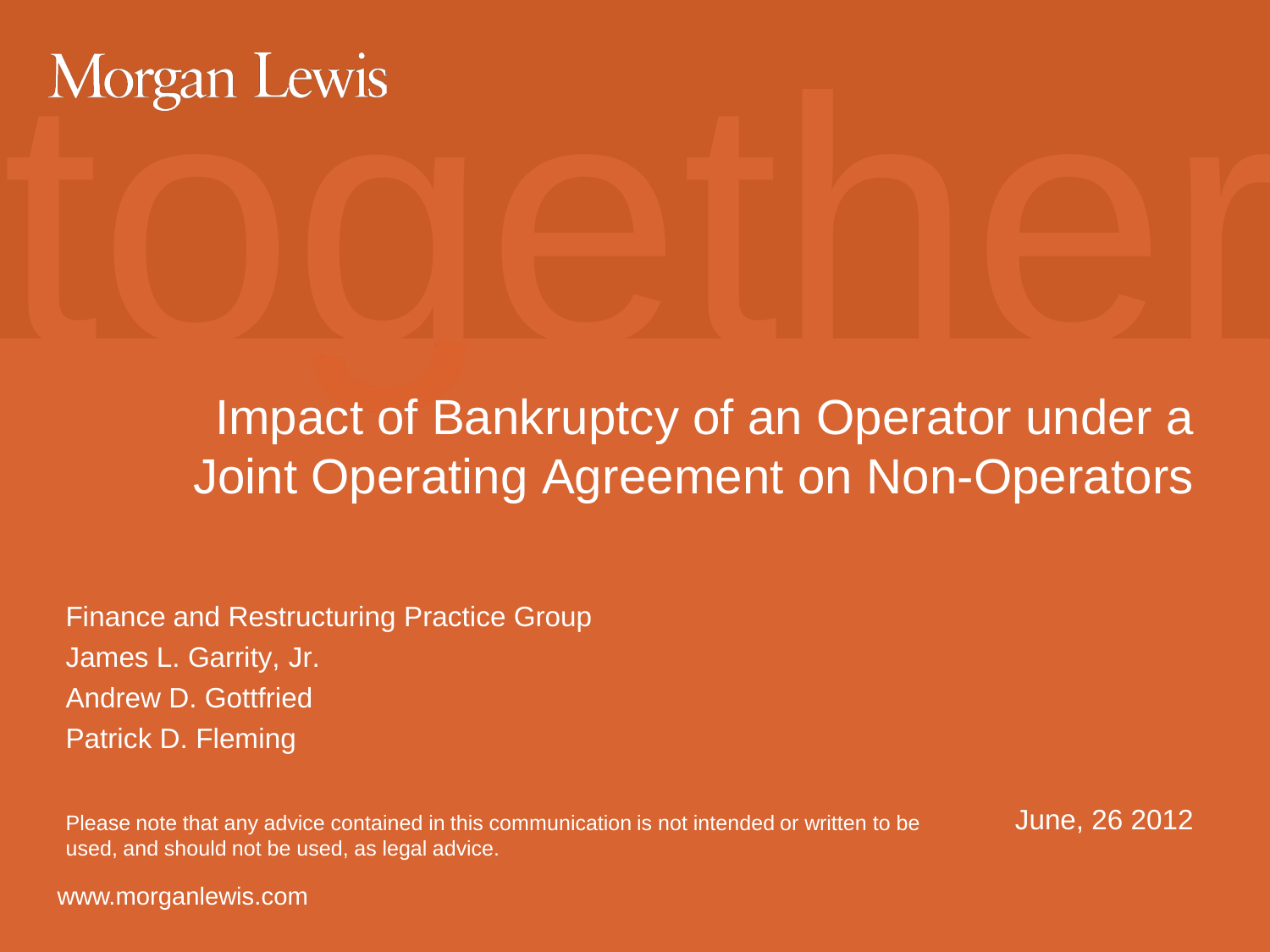## Hypothetical Deal Structure: The XYZ Shale Project



© Morgan, Lewis & Bockius LLP Operator sells 1/3 of its interest in the Lease to each of Investor A and Investor B, and they enter into a joint venture agreement and a joint operating agreement (collectively, the "Joint Venture"). Under the Joint Venture, Investor A and Investor B make monthly advances to Operator their shares of expenses, plus a portion of Operator's expenses (the carry). Also under the terms of the Joint Venture, if one of the parties wants to sell its interest, the other two have a right of first refusal.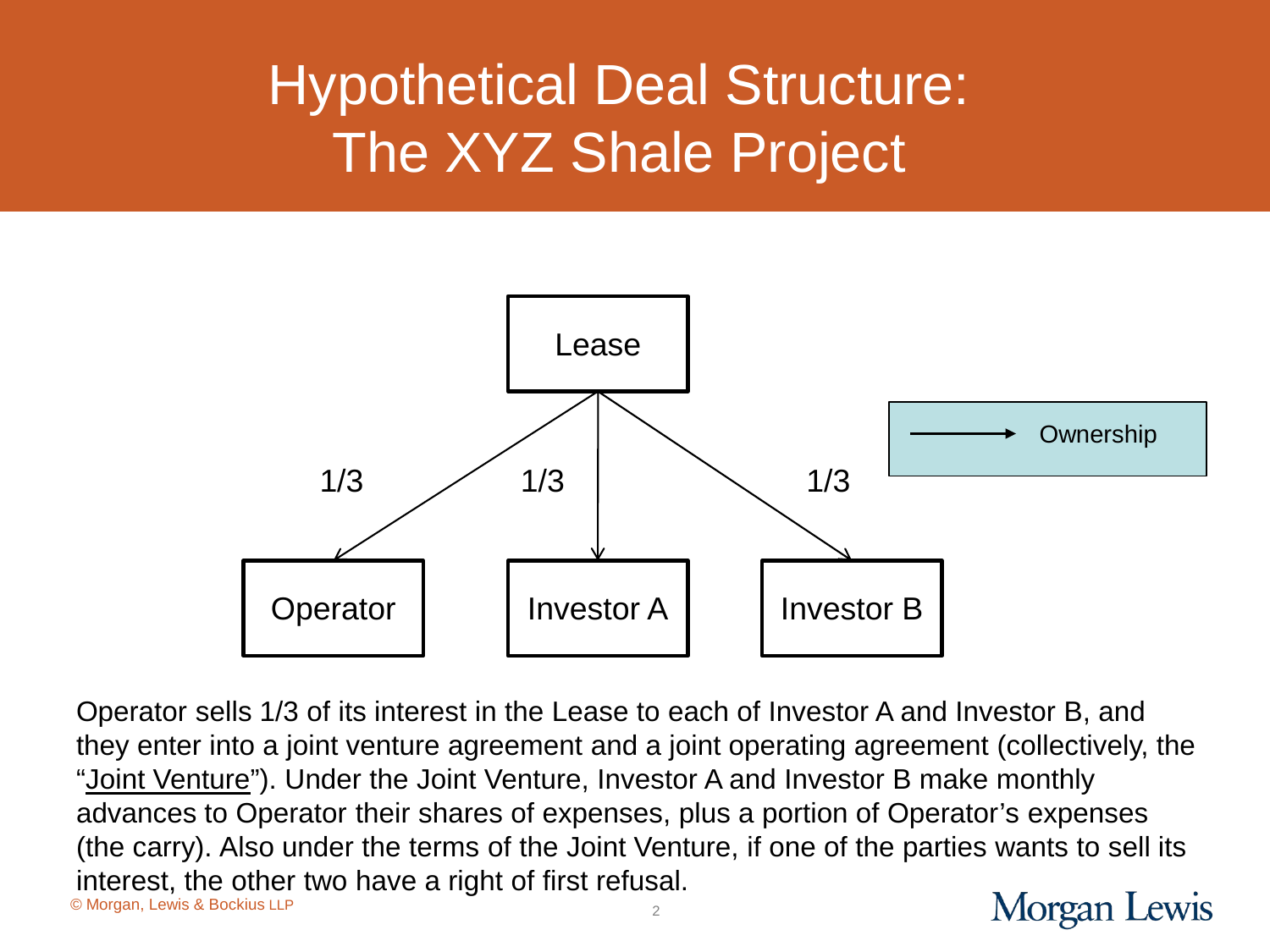## The XYZ Shale Project



The three parties have also formed a gathering company, Gather Co. LLC, which has constructed a gathering system to take gas from their leases to an interstate pipeline. Each of Operator, Investor A and Investor B has entered into a gathering agreement with Gather Co. which commits their gas to delivery into the gathering system for an extended period (*e.g.* 15 years).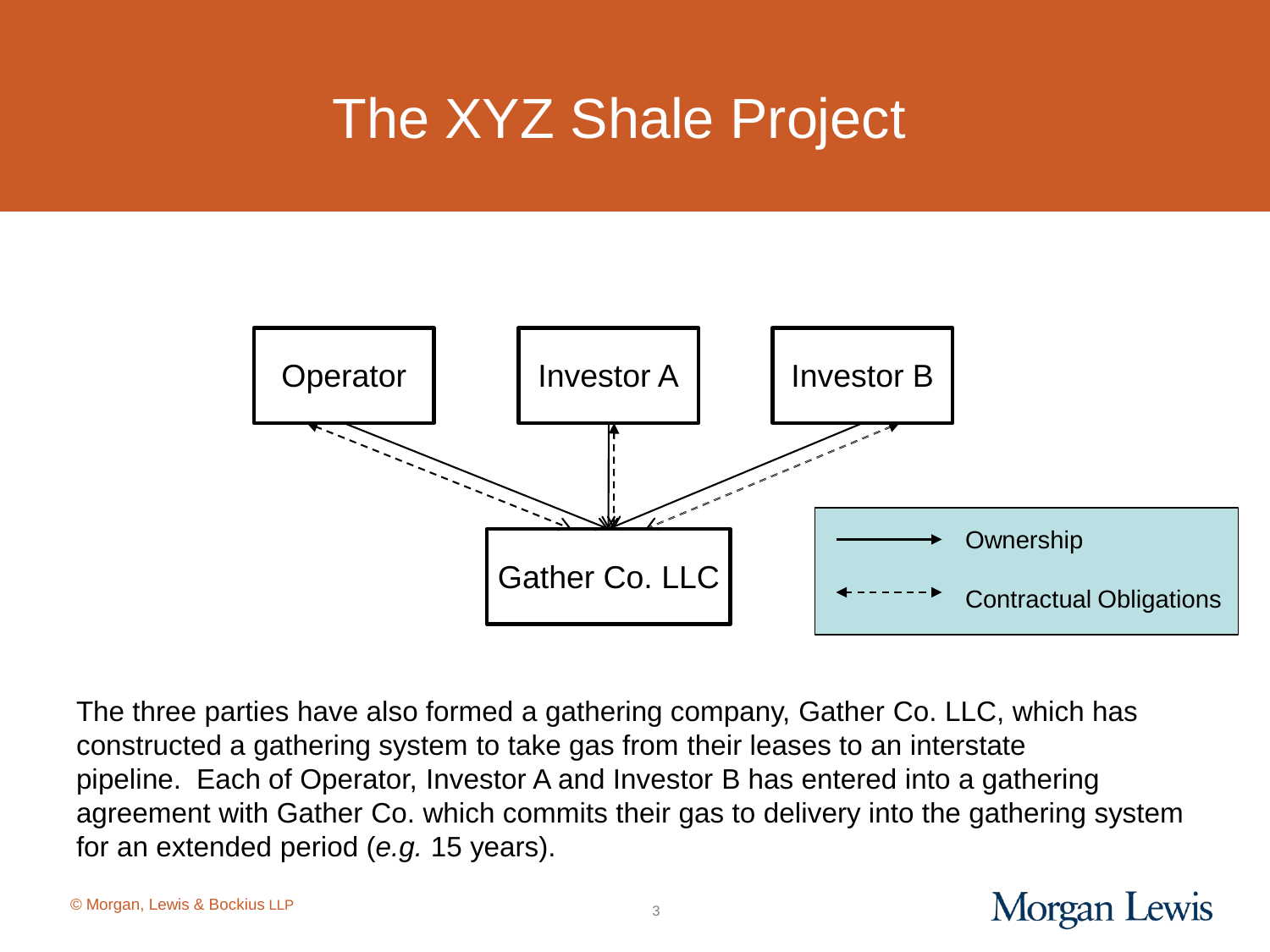## The XYZ Shale Project



At the interconnection between the gathering system and the interstate pipeline, Operator purchases all of Investor B's and Investor C's gas pursuant to a gas purchase agreement (the "Purchase Agreement"), transports it to the point of sale to a third party, and pays A and B their share of the net proceeds after deducting transportation costs and a marketing fee.

#### © Morgan, Lewis & Bockius LLP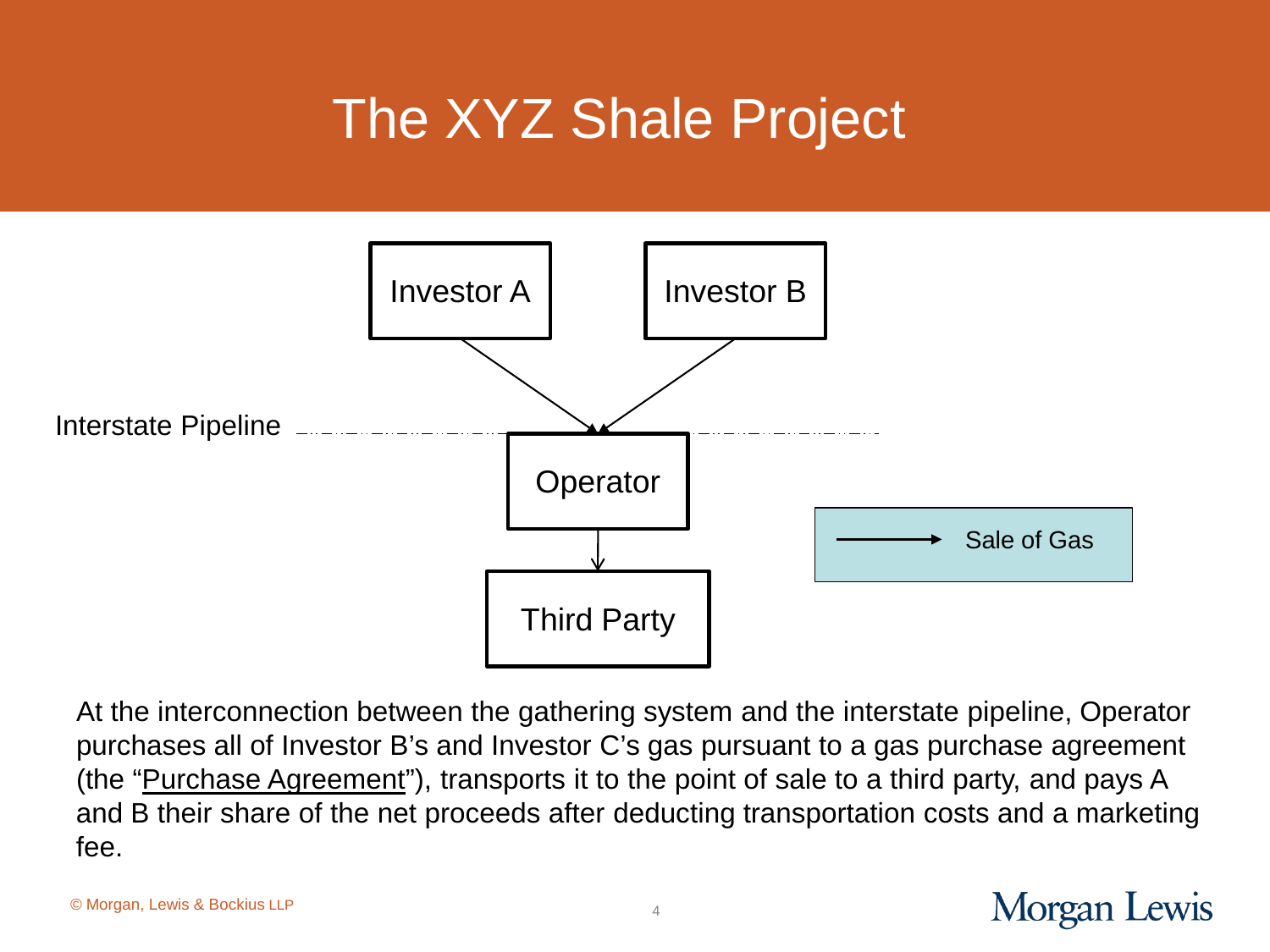# Overview of Certain Chapter 11 Concepts Affecting the XYZ Shale Project

- Chapter 11 generally favors reorganization of the debtor's business over liquidation and, accordingly, provides the debtor with certain tools to achieve such an end.
- "Debtor-in-Possession"
	- In most chapter 11 cases, the debtor's pre-bankruptcy management remains in control of the debtor's affairs and continues to operate the debtor's business.
- Automatic Stay
	- Section 362 of the Bankruptcy Code provides for a broad stay of actions, judicial or otherwise, to enforce or collect prepetition claims. It also stays actions that would affect or interfere with property of the debtor's estate.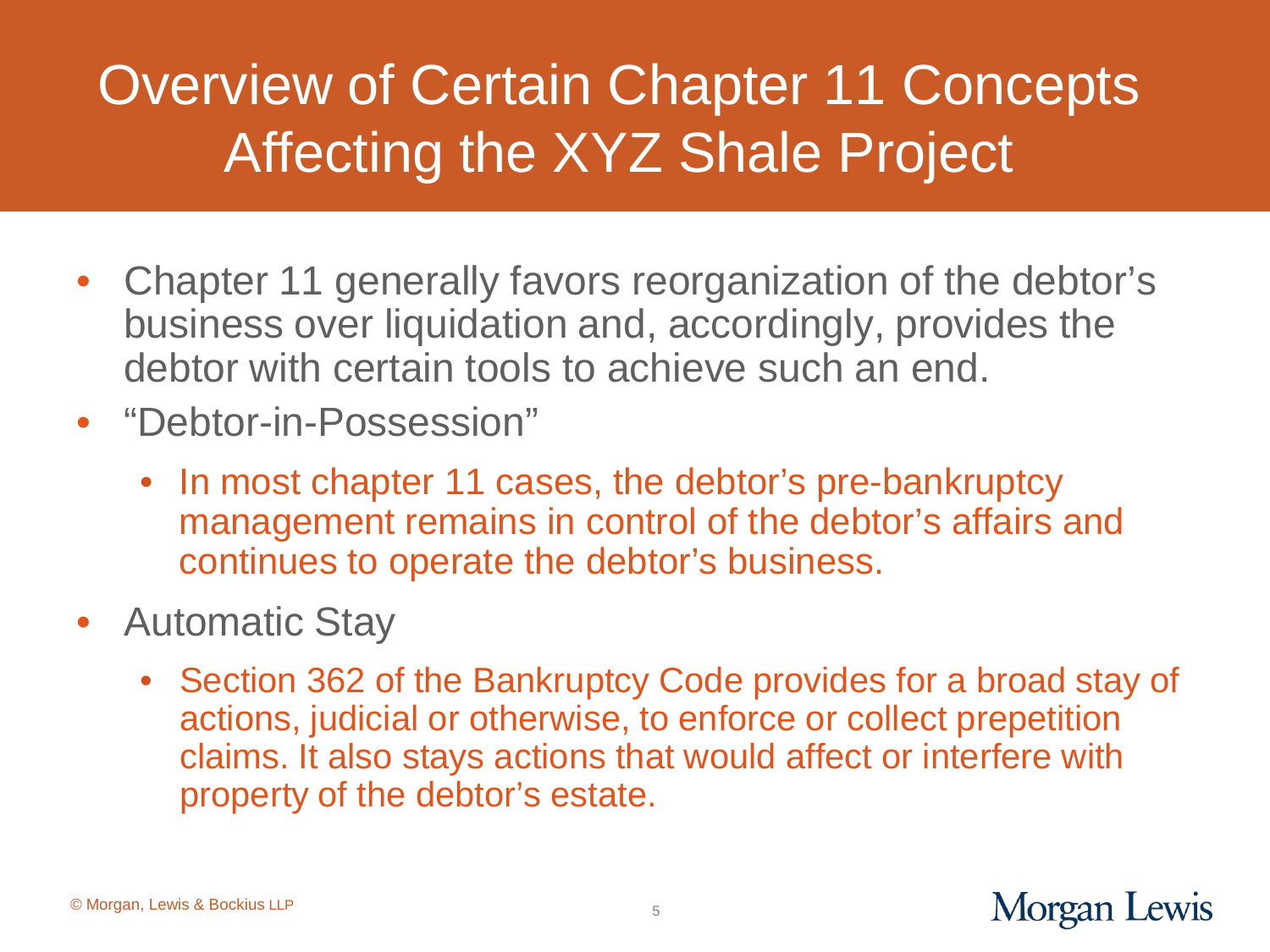- Executory contract defined:
	- "A contract under which the obligation of both the bankrupt and the other party to the contract are so far unperformed that the failure of either to complete performance would constitute a material breach excusing the performance of the other."
- A joint operating agreement is likely an executory contract for purposes of a bankruptcy case. Assuming the parties have not already substantially performed their obligations, a joint venture agreement is also likely an executory contract.
- The debtor has four options with respect to its executory contracts and unexpired leases:
	- Reject
	- Assume
	- Assume and assign to a third-party
	- Do nothing

© Morgan, Lewis & Bockius LLP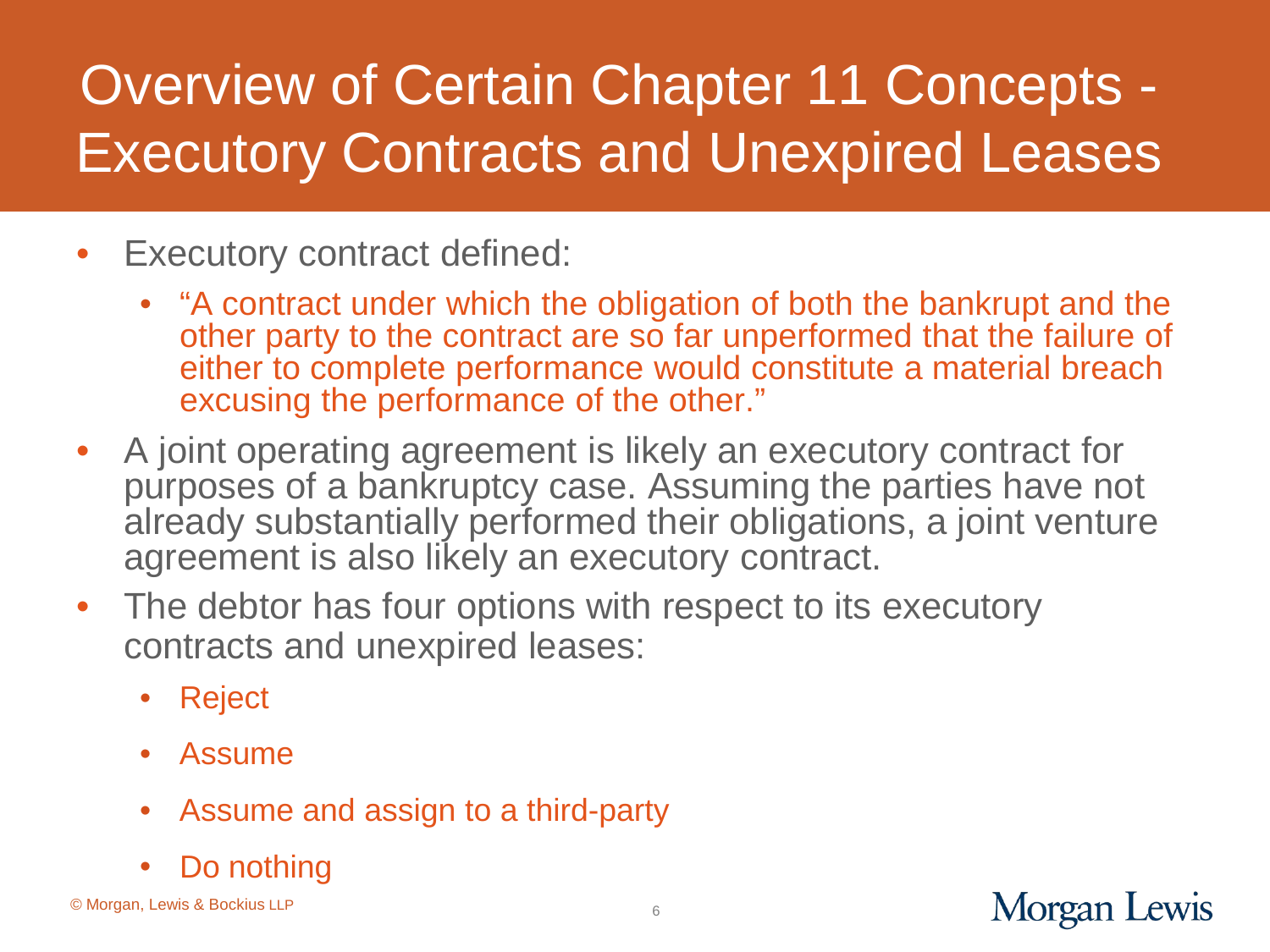- A debtor may assume or reject a contract or lease if it has determined in its "business judgment" that doing so would be beneficial to the estate. This is a very low standard.
- Rejection
	- Rejection of a contract or lease constitutes a breach of such contract or lease immediately before the filing of the bankruptcy petition and generally entitles the counterparty to a prepetition unsecured claim for damages.
- Assumption
	- Assumption means that the debtor agrees to remain bound by the contract or lease.
	- In order to assume a contract or lease, a debtor must:
		- (i) cure, or provide adequate assurance that it will promptly cure, any existing defaults, and
		- (ii) provide adequate assurance of future performance under such contract or lease.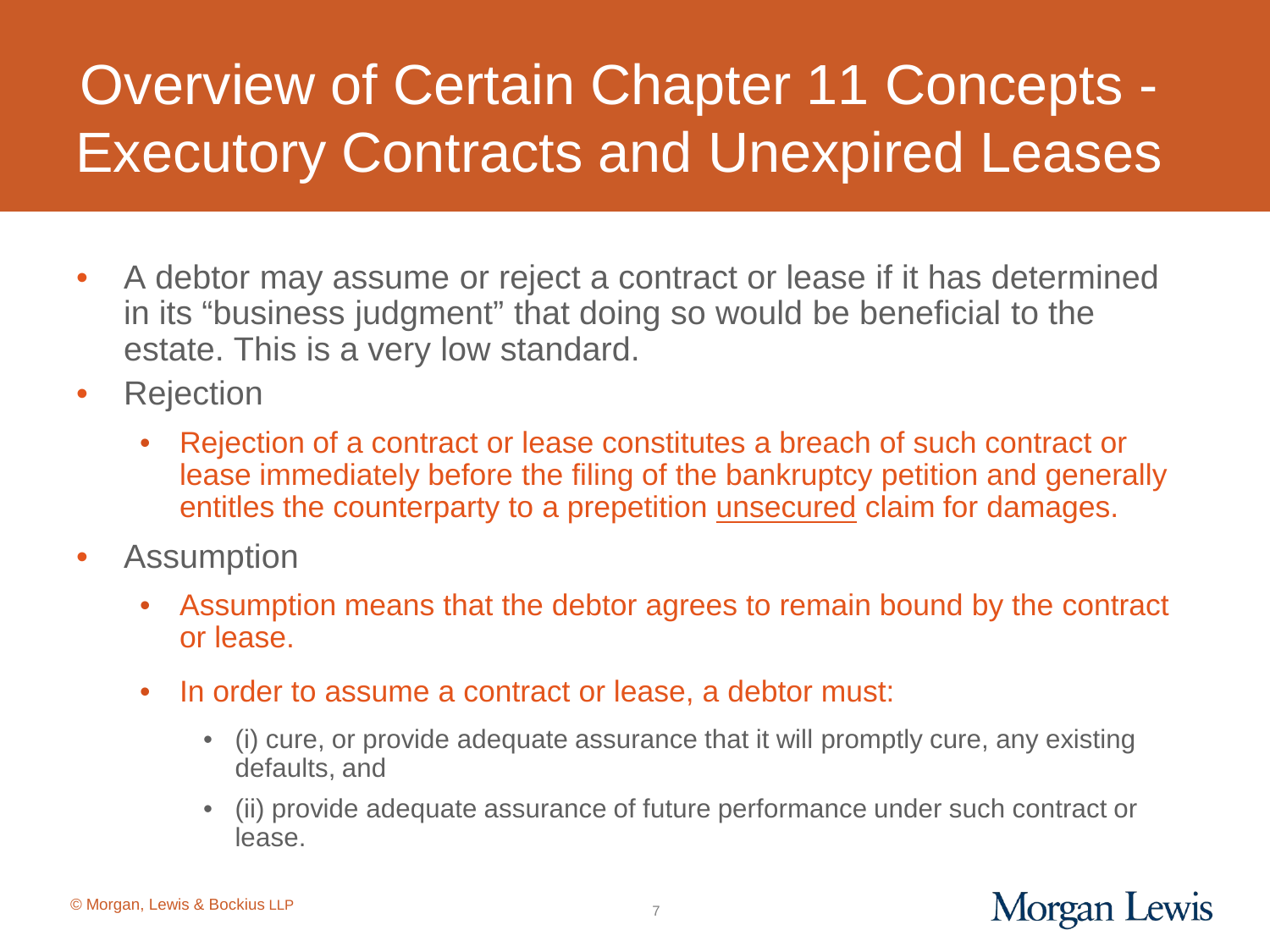- Assumption and assignment to a third-party
	- A debtor generally may assign a contract or lease to a thirdparty, notwithstanding a provision in such contract or lease, or in applicable law, that prohibits, restricts, or conditions the assignment of such contract or lease (such as consent or preferential right requirements).
	- The debtor may assign a contract or lease only if:
		- (i) the debtor assumes such contract or lease in accordance with the Bankruptcy Code, and
		- (ii) adequate assurance of future performance by the assignee of such contract or lease is provided, whether or not there has been a default in such contract or lease.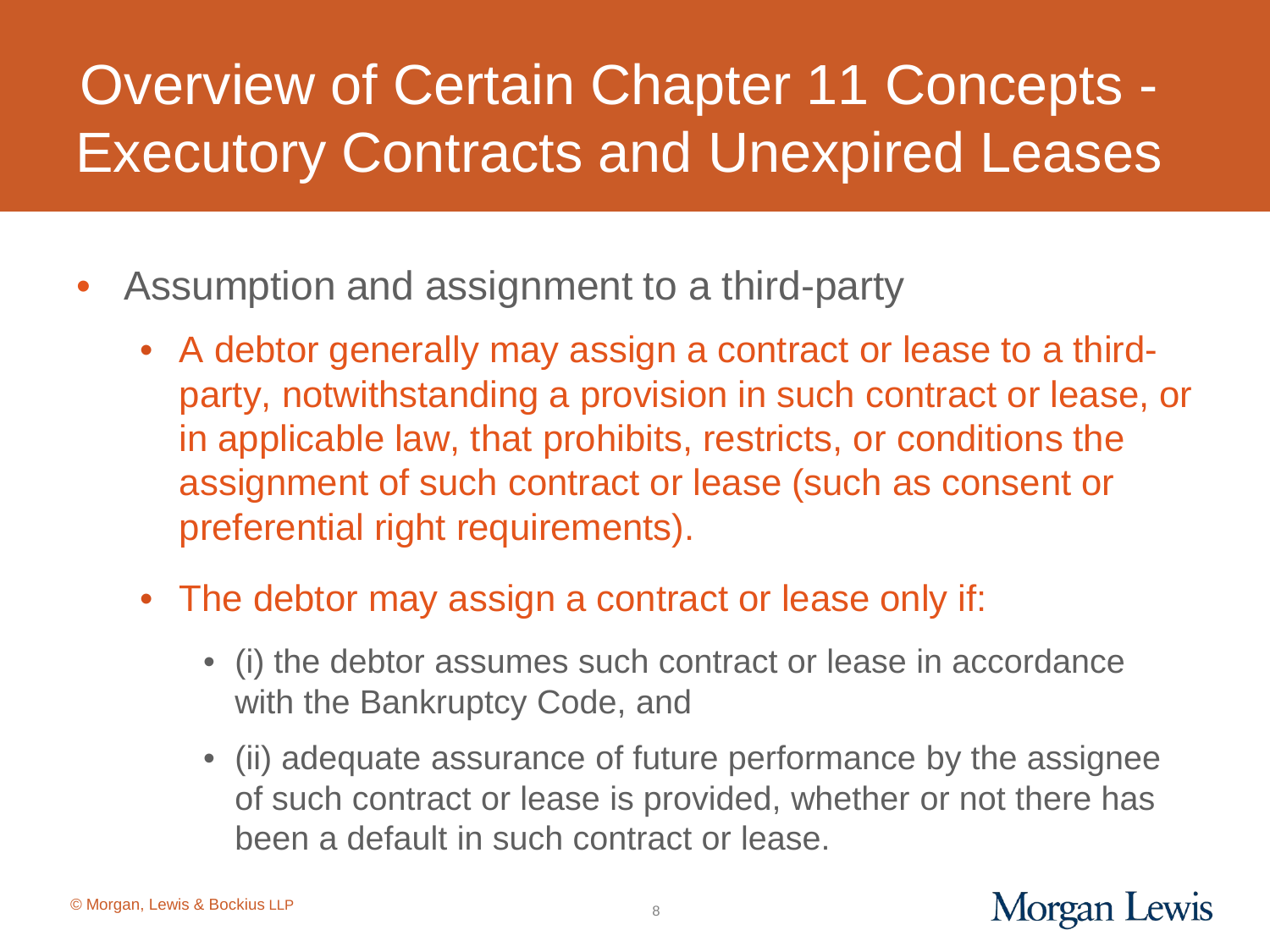#### • Time for assumption

- A debtor may assume an executory contract or unexpired lease of personal property at any time before confirmation of a plan.
- Additional rules apply to leases of real property.
- The Court may, on motion of a party to a contract or lease, shorten the time within which the debtor may assume or reject based upon a showing of "cause."
- If the debtor does not assume a contract or lease within these deadlines, such contract or lease is deemed rejected.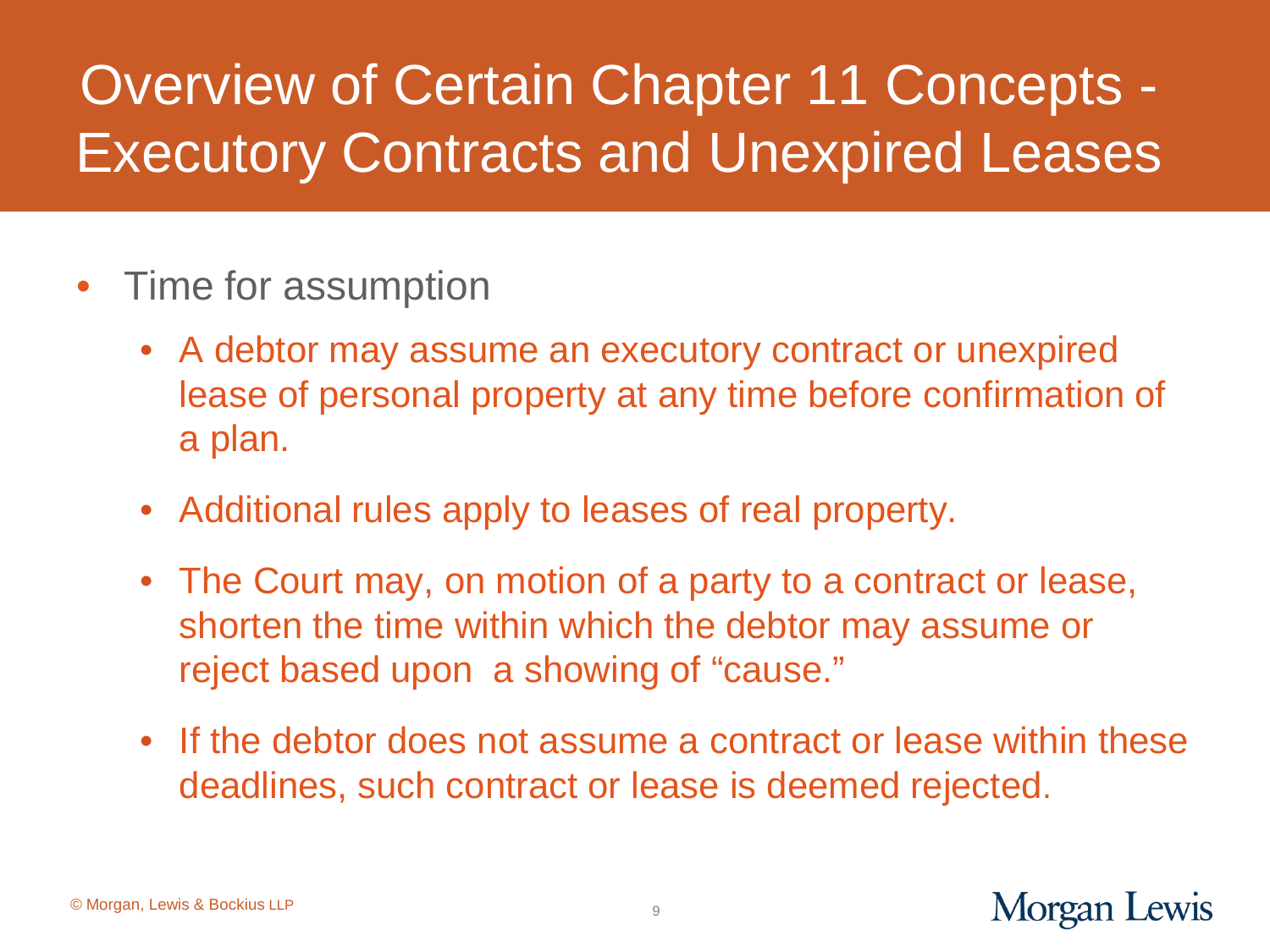## Overview of Certain Chapter 11 Concepts – *Ipso Facto Clauses*

- Notwithstanding a provision in a contract or lease, or in applicable law, a contract or lease of the debtor may not be terminated or modified, and any right or obligation under such contract or lease may not be terminated or modified, at any time after the commencement of the case solely because of a provision in such contract or lease that is conditioned on—
	- (A) the insolvency or financial condition of the debtor at any time before the closing of the case;
	- (B) the commencement of a case under the Bankruptcy Code; or
	- (C) the appointment of or taking possession by a trustee in a case under the Bankruptcy Code or a custodian before such commencement.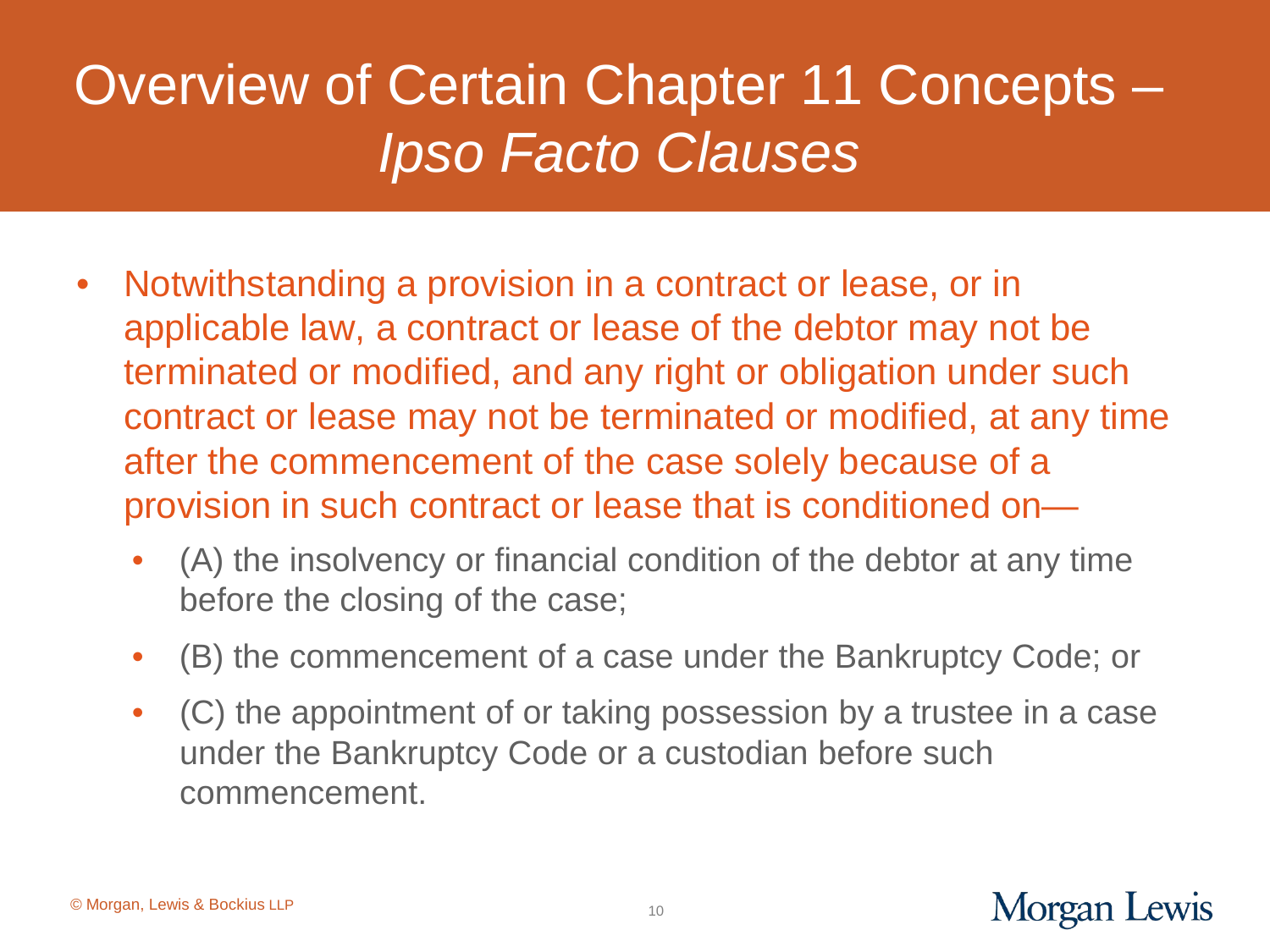# Bankruptcy: Issues in the XYZ Shale Project

- What happens to prepetition payments made by Investor A and Investor B to the Operator?
	- Payments are property of the Operator's bankruptcy estate, and the Operator may not be required to apply the payments as provided under Joint Venture, even if the payments are kept in a segregated account.
- Is the Operator required to perform its obligations under the Joint Venture while it decides whether to assume or reject?
	- No; the Operator may chose to (i) perform its obligations, (ii) not perform its obligations, or (iii) partially perform its obligations.
- Can the Operator be removed for its non-performance?
	- Probably not, if the operatorship is viewed as an asset of the estate. *"Ipso* facto" clauses allowing removal upon bankruptcy are clearly unenforceable.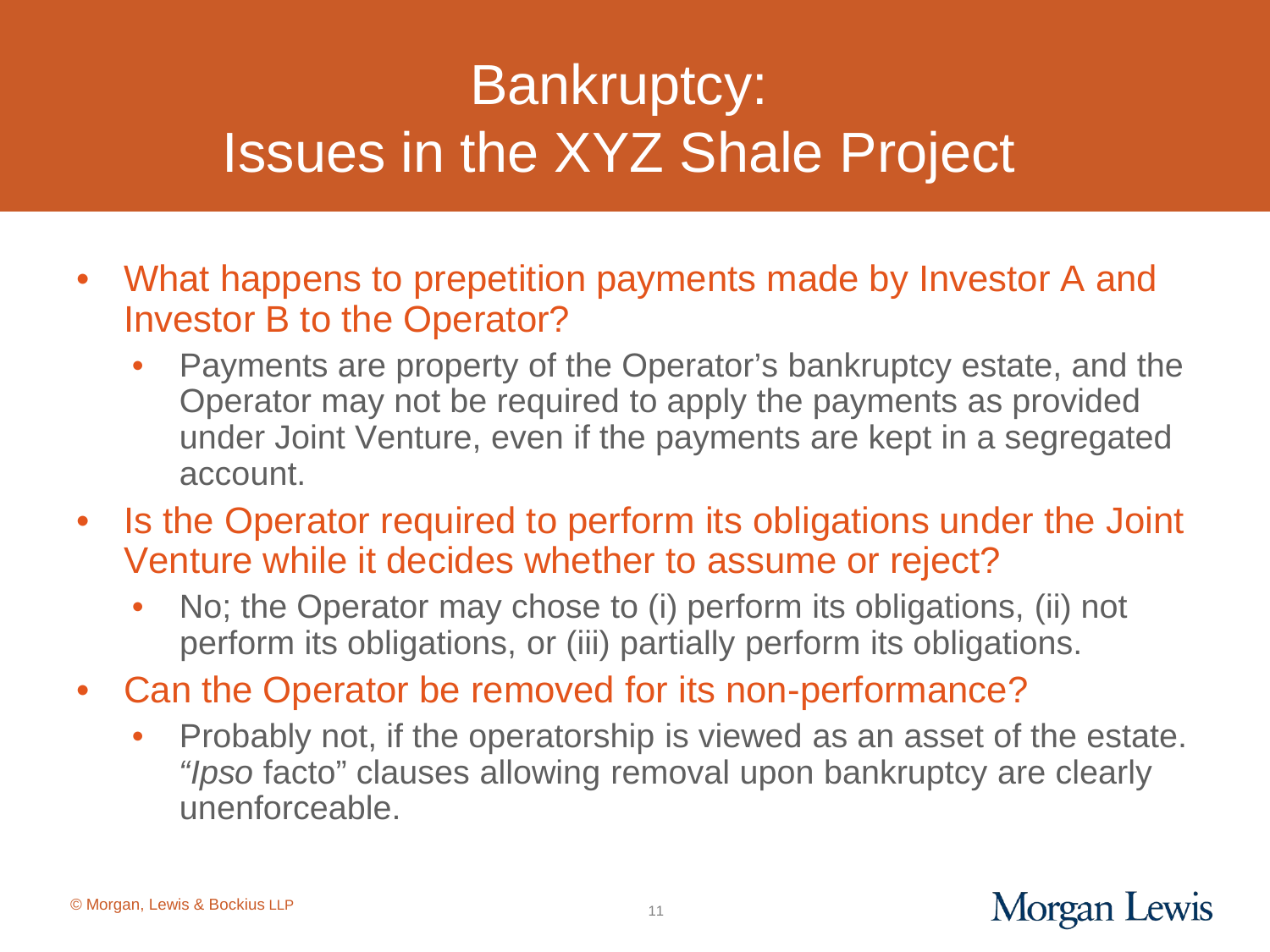# Bankruptcy: Issues in the XYZ Shale Project

- What, if any, options do Investor A and Investor B have during this limbo period?
	- Withhold performance until the Operator performs or provides assurance of performance.
	- Seek an order compelling the Operator to determine within a specified period of time whether to assume or reject the Joint Venture.
	- Seek relief from the automatic stay to enforce rights and remove the Operator.
- What happens if the joint venture agreement and operating agreement are rejected?
	- The Operator and Investors are co-owners under common law, without a designated operator.
	- The parties lose the right to enforce terms of the rejected agreements, such as outstanding non-consent premiums that are owed, against the Operator.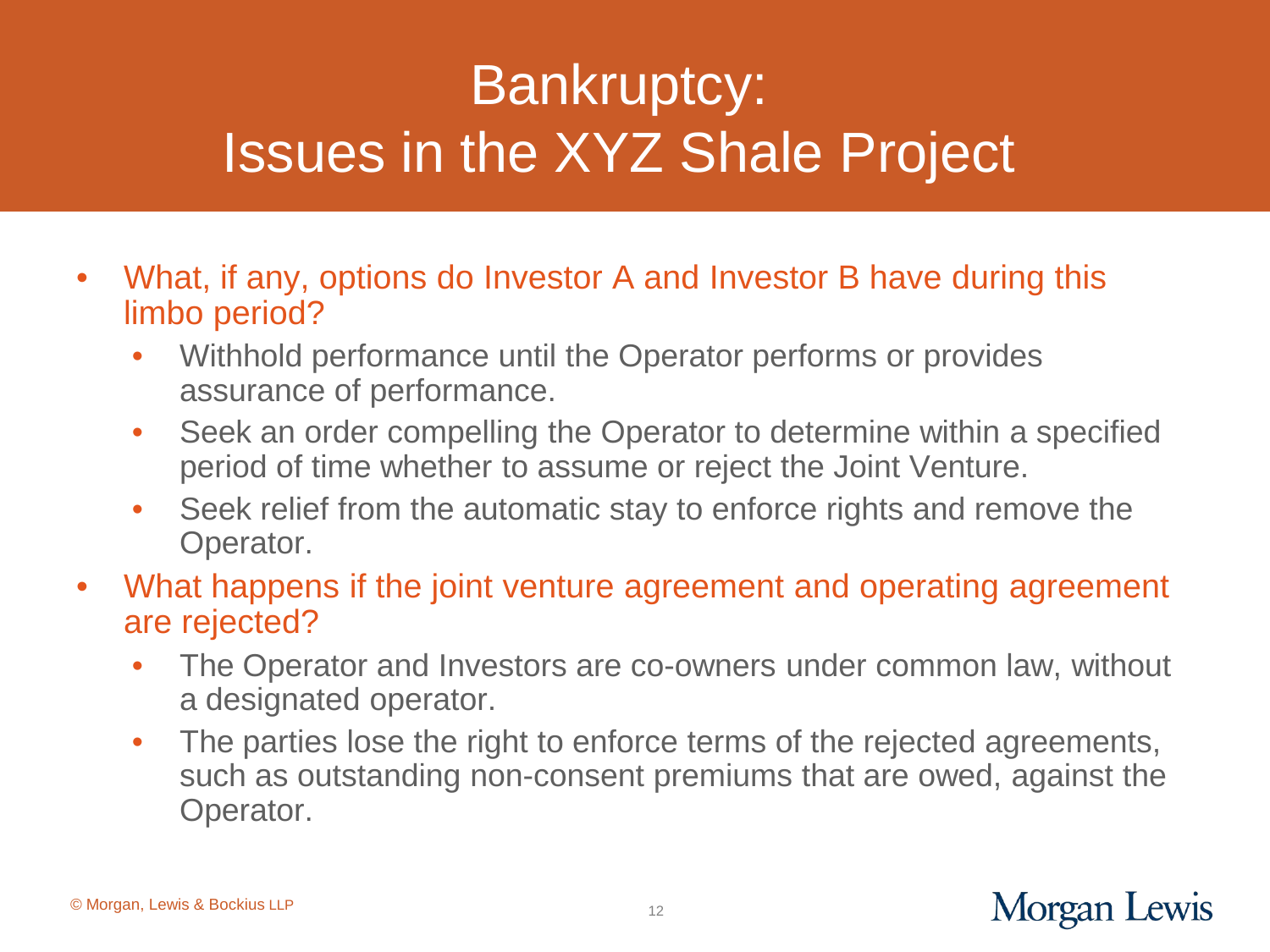## Executory Contracts and Unexpired Leases: Issues in the XYZ Shale Project

- Can the Operator assign its interest in the Joint Venture, Gathering Agreement and/or Purchase Agreement to a thirdparty?
	- Yes, provided the Operator:
		- (i) cures, or provides adequate assurance that it will promptly cure, any existing defaults, and
		- (ii) adequate assurance of future performance by the assignee of such contract or lease is provided, whether or not there has been a default in such contract or lease.
- Can the Investors enforce their consent right under their joint venture agreement and their right of first refusal under their operating agreement against the proposed assignment?
	- Generally, these restrictions are not enforceable in the case of an assignment in bankruptcy.

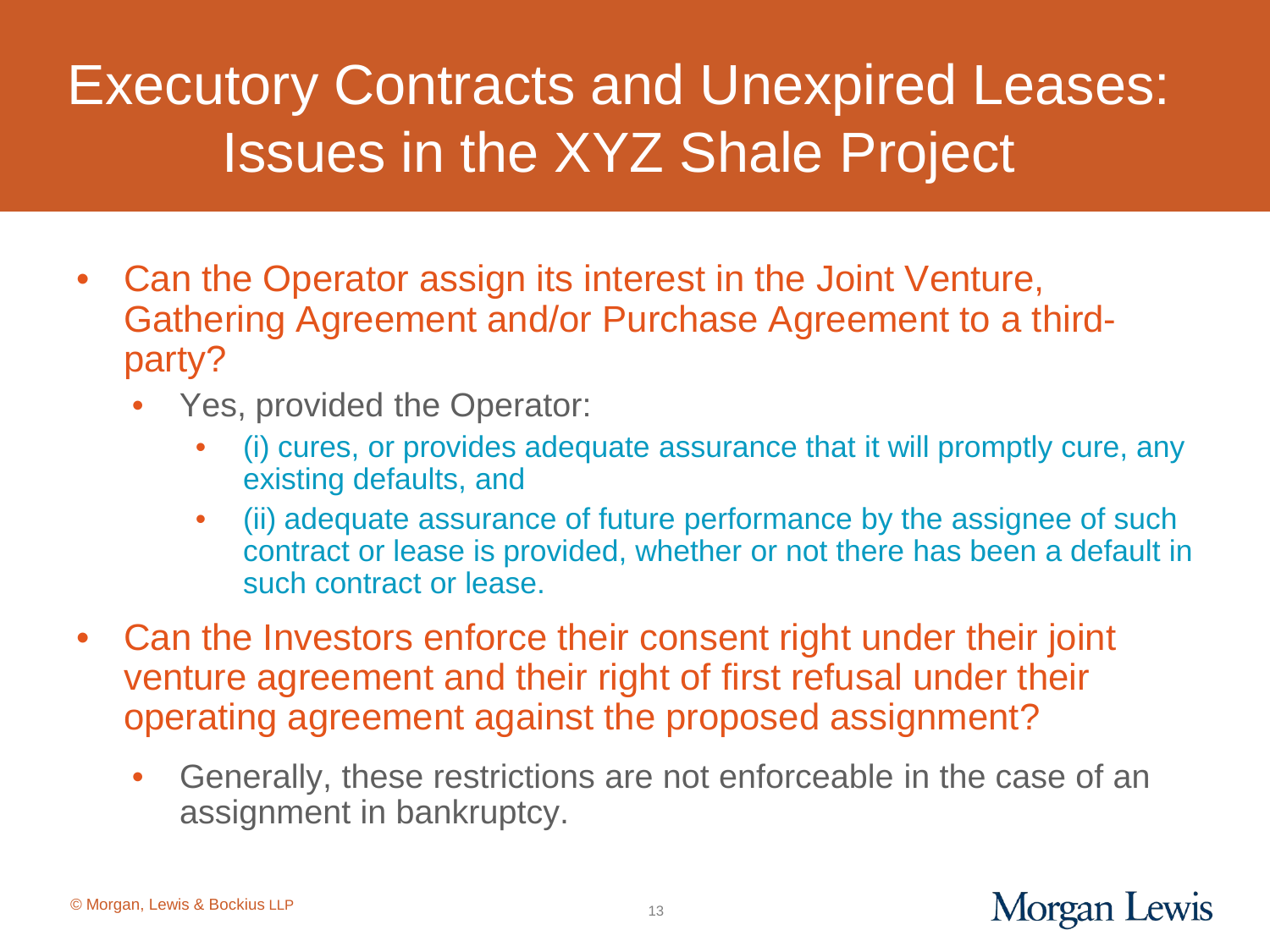## Executory Contracts and Unexpired Leases: Issues in the XYZ Shale Project

- What happens to the operation of Gather Co. LLC, in which Operator holds a 1/3 interest?
	- Nothing will happen as a direct results Operator's bankruptcy filing, except that Operator may cease performing as manager of Gather Co. because it lacks the resources or it doesn't view Gather Co. as profitable and plans to reject the operating agreement of Gather Co.

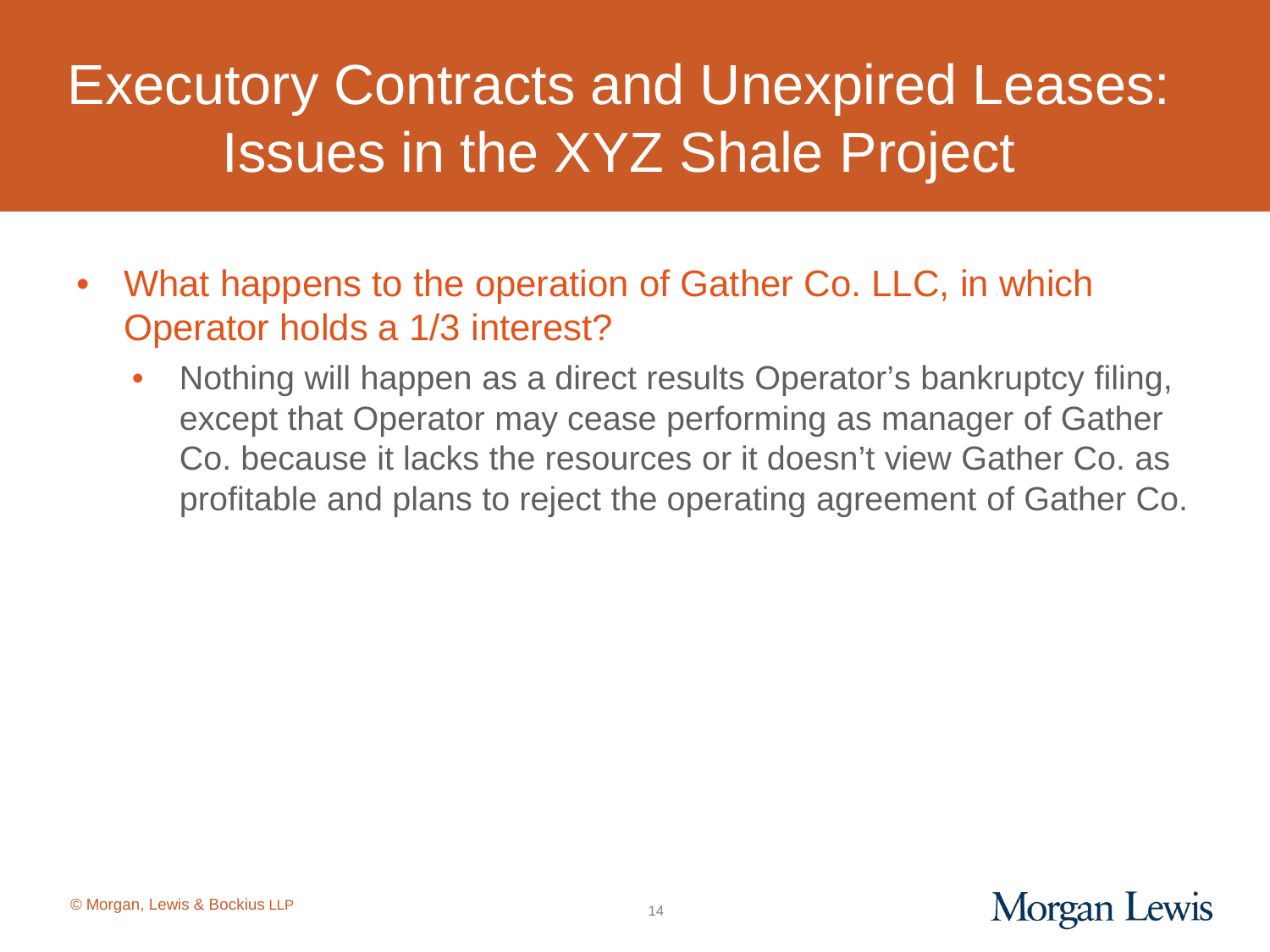#### Avoidance Powers

- A debtor has broad authority to avoid certain types of prepetition transactions.
- Of particular relevance, a debtor may avoid an unperfected security interest and unperfected transfers of real property.
- In certain circumstances, the debtor may also avoid the transfer of property and the grant of liens in its property.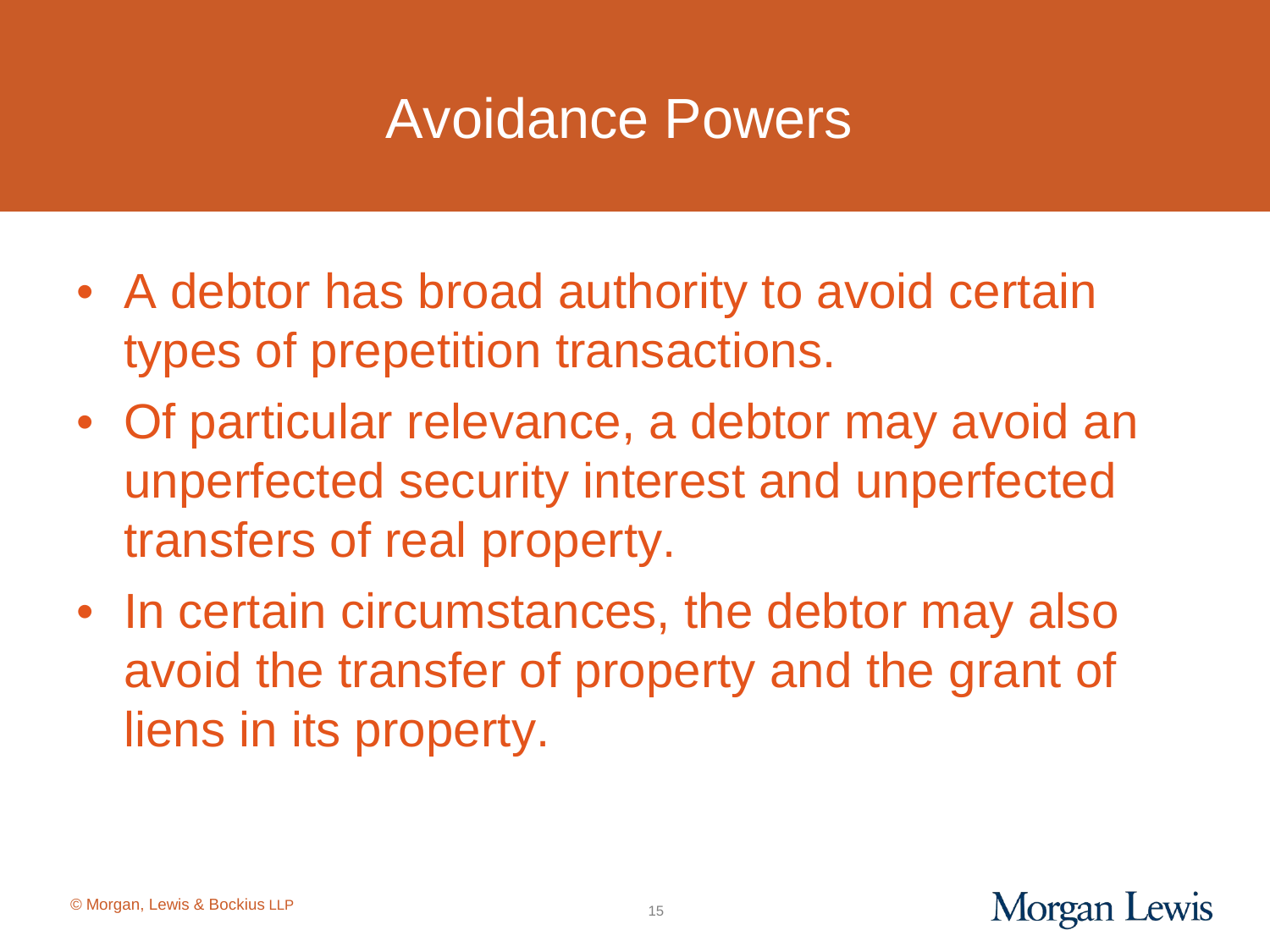## Avoidance Powers: Issues in the XYZ Shale Project

- Do the liens and security interests created by the Joint Venture protect Investor A and Investor B?
	- Only if such liens and security interests were perfected prepetition, which may not be a feasible option. For example, liens on real property must be perfected by recording in the relevant real property records, and liens on cash must be perfected by acquiring control of the cash. Security interests in bank accounts are perfected through account control agreements.
	- But statutory liens provided by state law may survive if they are not based upon the bankruptcy or insolvency of the operator.
	- Recording a memorandum of operating agreement in the public records may at least protect the Investors as to matters covered by the lien by perfecting their security in the leases, fixtures and oil and gas "as-extracted collateral" (UCC 9-501).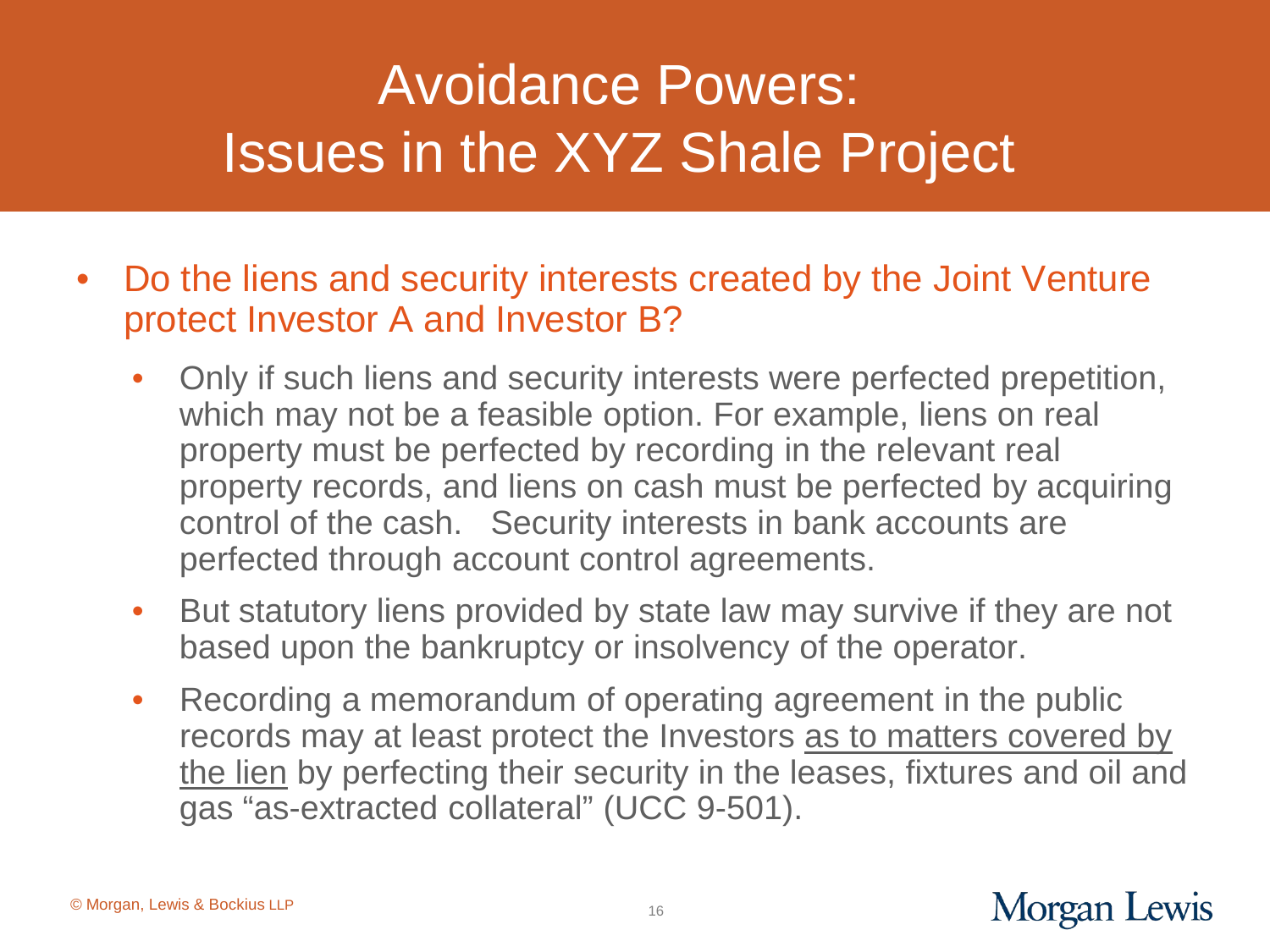## Recoupment and Setoff

#### **Recoupment**

- Recoupment allows a creditor to offset amounts it owes to the debtor against amounts the debtor owes to the creditor *under the same agreement*.
- Under recoupment, a creditor may offset amounts regardless of whether they arise out of prepetition obligations or postpetition obligations.
- The automatic stay does not bar a creditor from applying recoupment.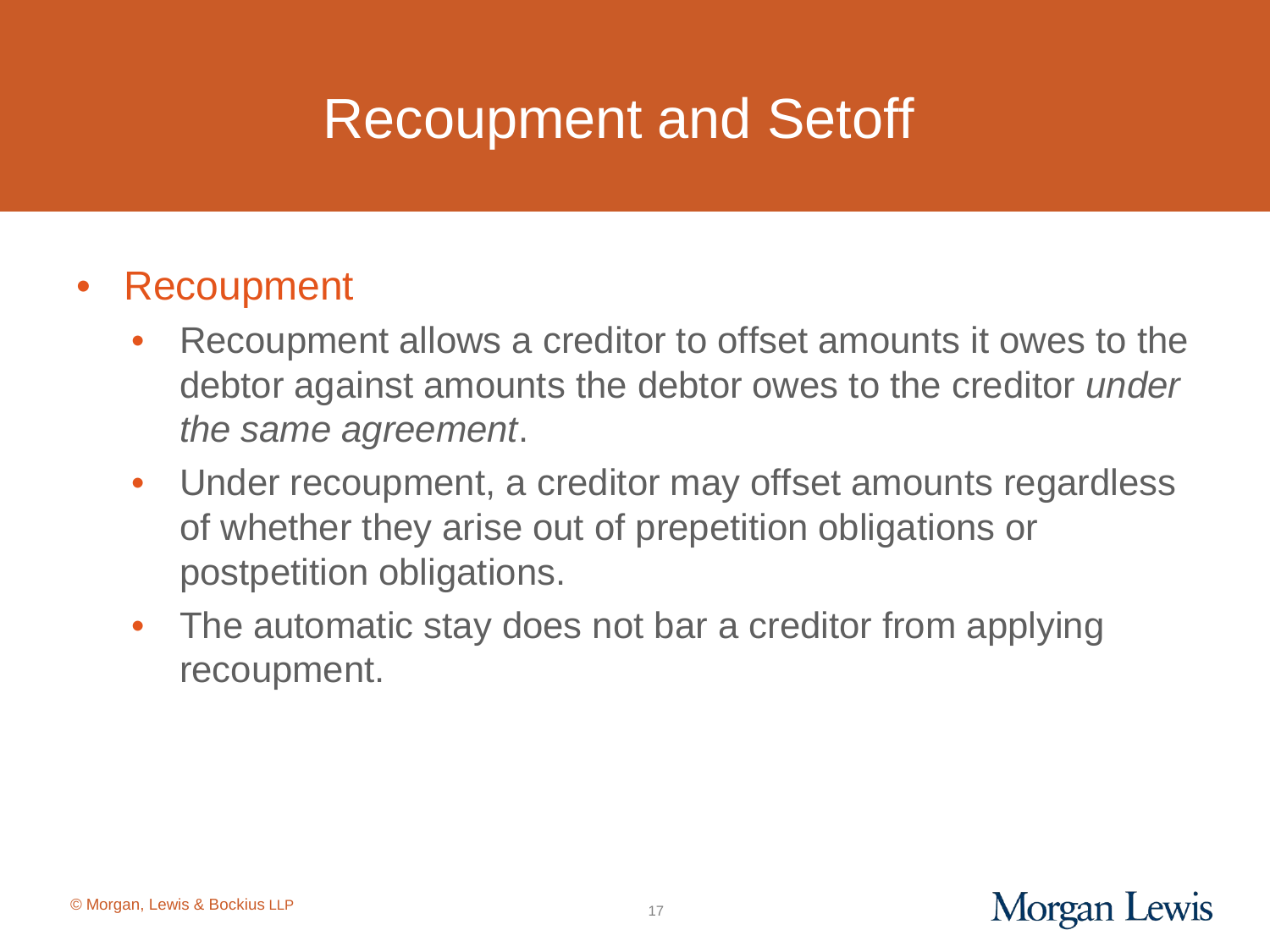## Recoupment and Setoff

#### • Setoff

- Setoff allows a creditor to offset amounts it owes to the debtor against amounts the debtor owes *under different agreements*.
- Setoff rights are not created by the Bankruptcy Code and must, instead, arise under non-bankruptcy law or contract.
- Under setoff, a creditor may only offset mutual debts and credits—*e.g.* a prepetition claim against the debtor may be setoff against a prepetition debt owed to the debtor but not against a postpetition debt.
- Although the Bankruptcy Code explicitly preserves a creditor's setoff right, the automatic stay prohibits the creditor from effectuating the setoff, without court permission.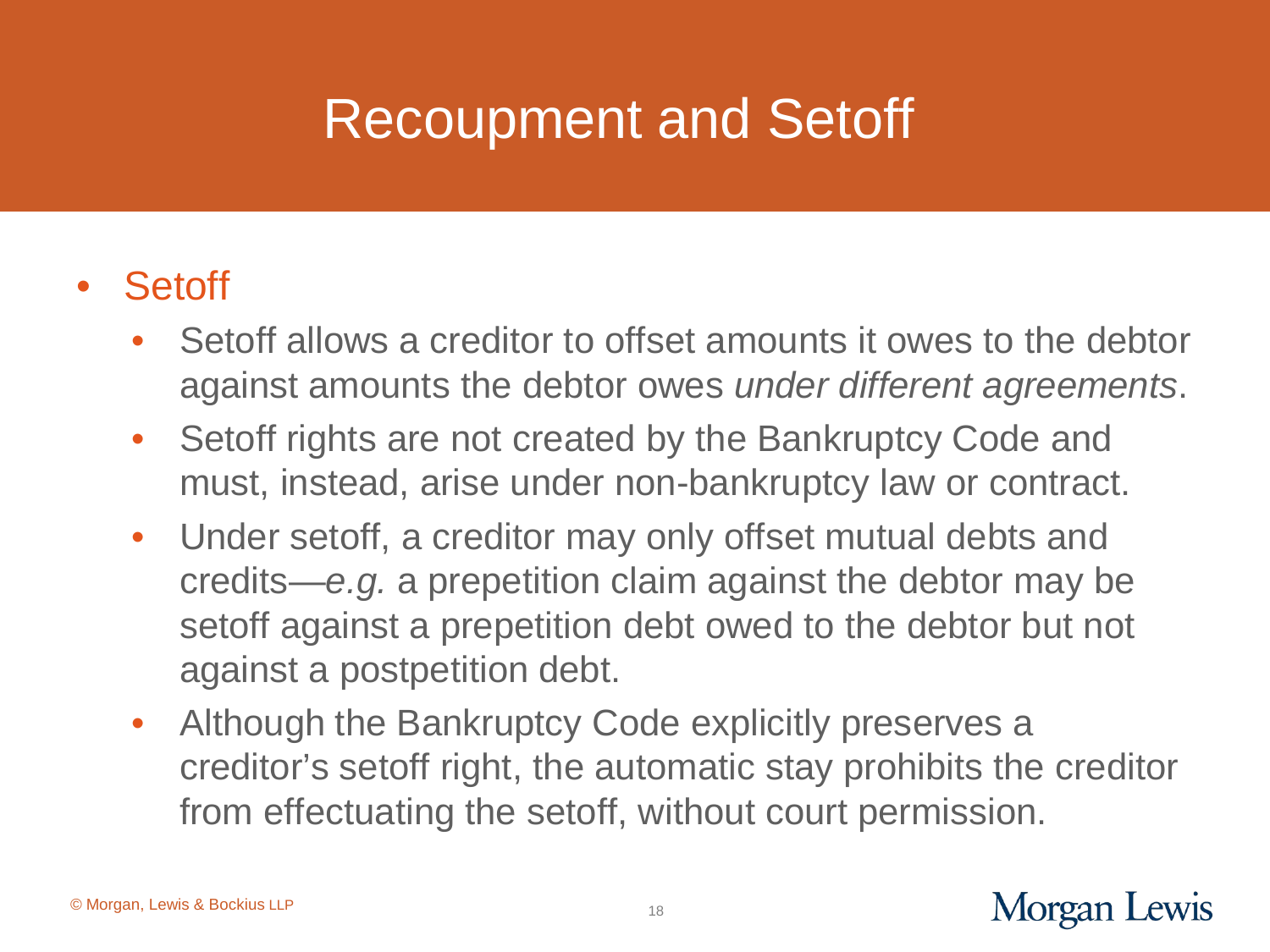#### Recoupment and Setoff

• Triangular setoff, which is not permitted in bankruptcy, arises when Entity A seeks to offset the claims of its affiliate Entity B against the debts owed to Entity C by Entity A.



• Even if Entity A has a contractual right to setoff Entity B's claims against Entity A's debts to Entity C, such setoff is prohibited under the Bankruptcy Code.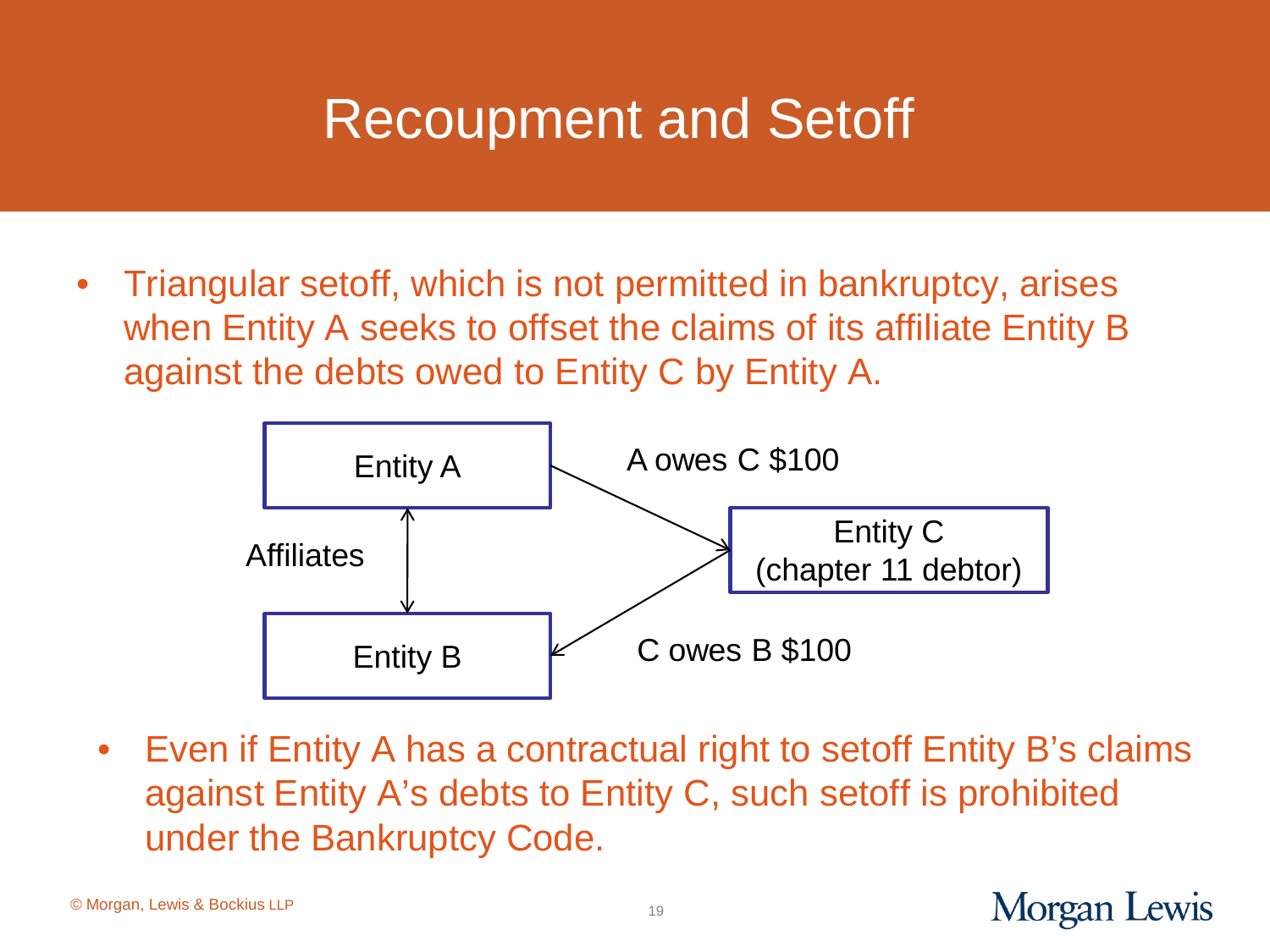## Recoupment and Setoff: Issue in the XYZ Shale Project

- May Investor A and Investor B setoff amounts they are owed under the Purchase Agreement, such as indemnity claims, against amounts they owe under the Joint Venture?
	- Yes, however only if Investor A and Investor B are the actual parties to both agreements—*i.e.* they may not setoff if their affiliates are parties to one but not both of the agreements.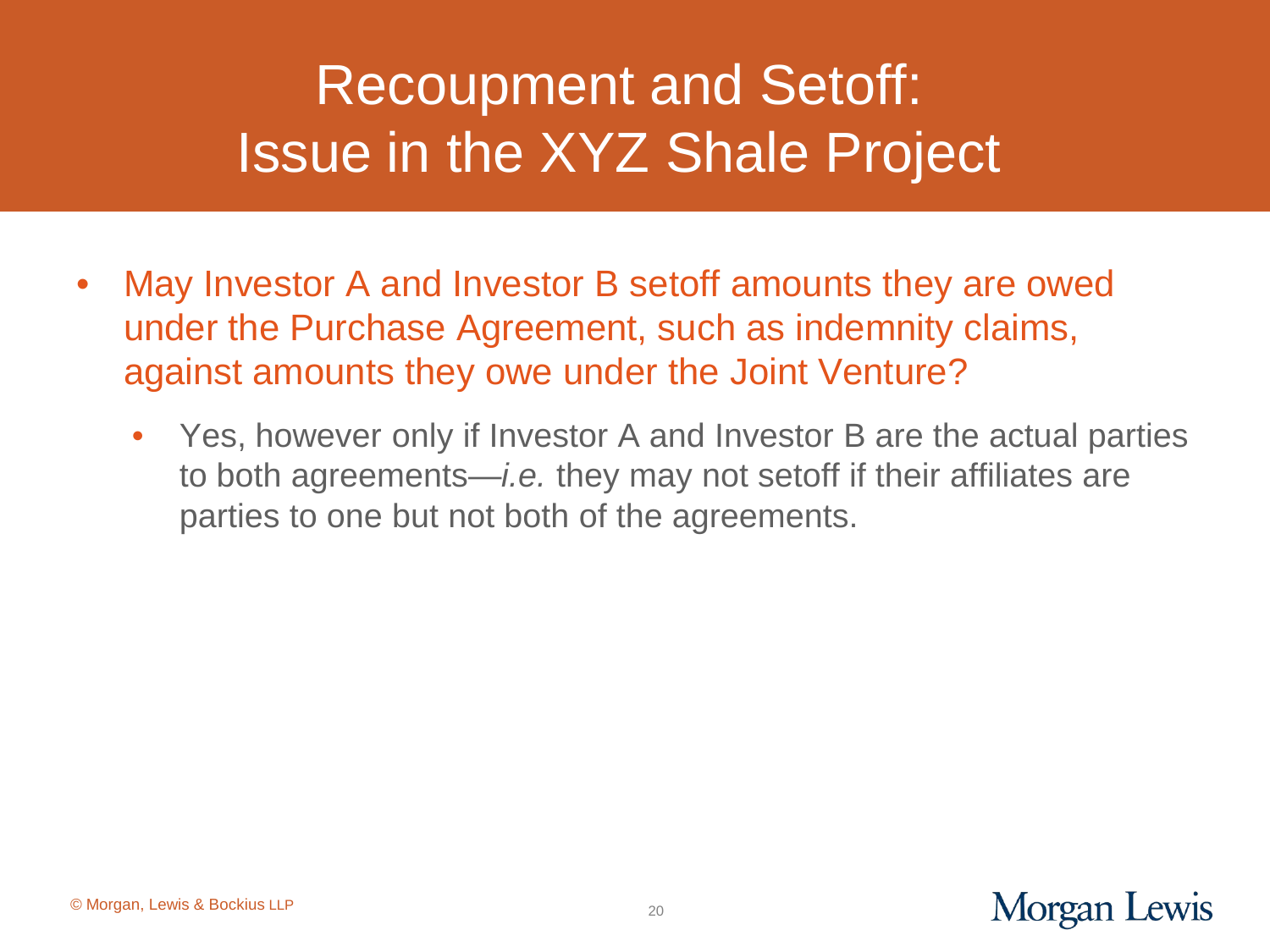# Payments under the Joint Venture before the Operator's Chapter 11 Filing

- What could Investor A and Investor B have done to protect their interests in the XYZ Shale Project if they believed the Operator would soon commence a chapter 11 case?
	- Attempt to perfect any liens provided under the Joint Venture.
		- May be subject to avoidance in a chapter 11 case if accomplished too close to bankruptcy.
	- Make payments under the Joint Venture into escrow.
		- May not be practical from a business perspective.
	- Withhold performance.
		- May create exposure to breach of contract claims.
	- Revise the joint venture agreement to provide for the Operator to bill after the month of expenditure rather than cash-calling in advance
		- Operator will resist at a time of cash flow problems, and may be subject to avoidance in a chapter 11 case if accomplished too close to bankruptcy.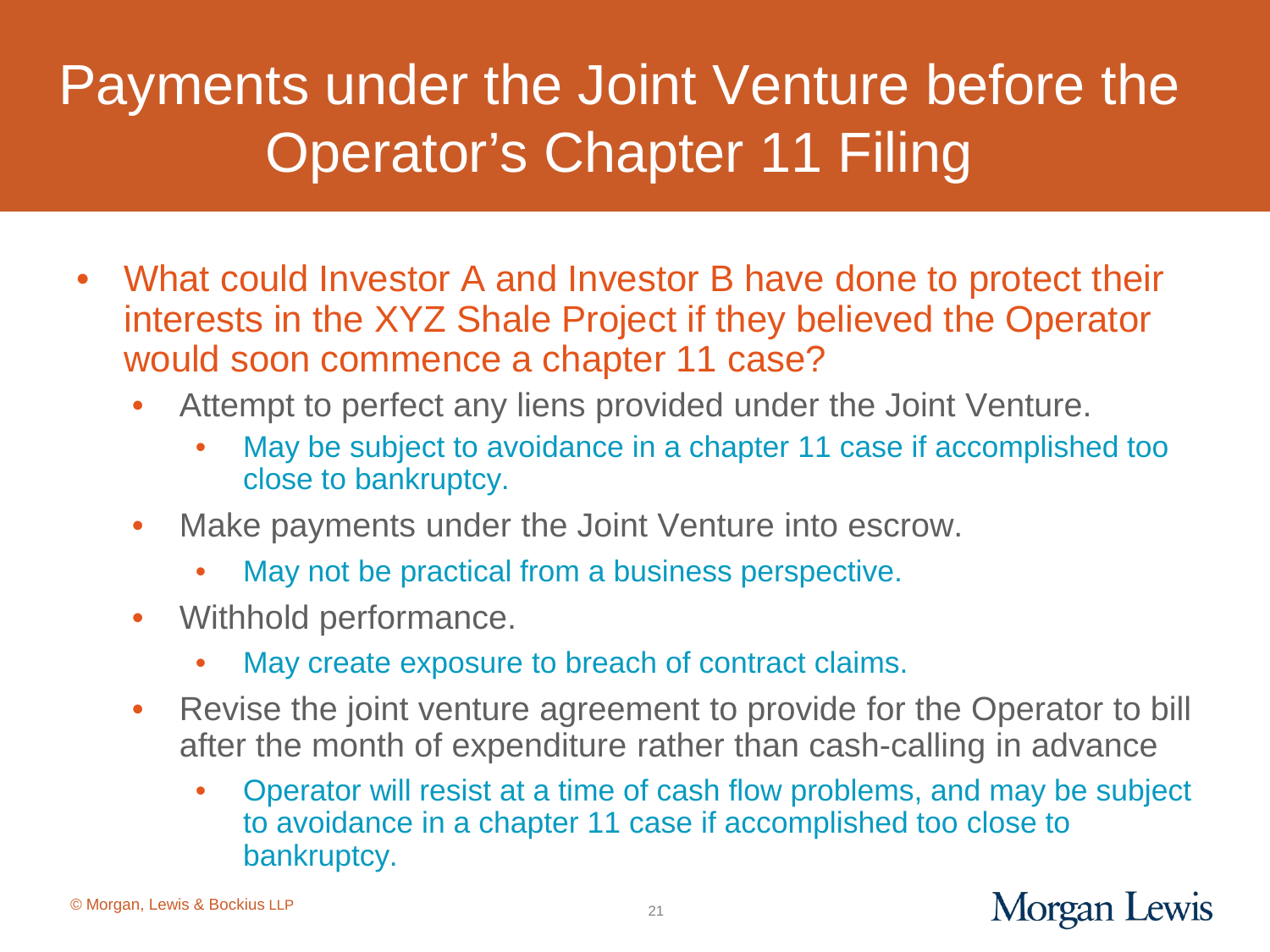# together

#### Questions?

www.morganlewis.com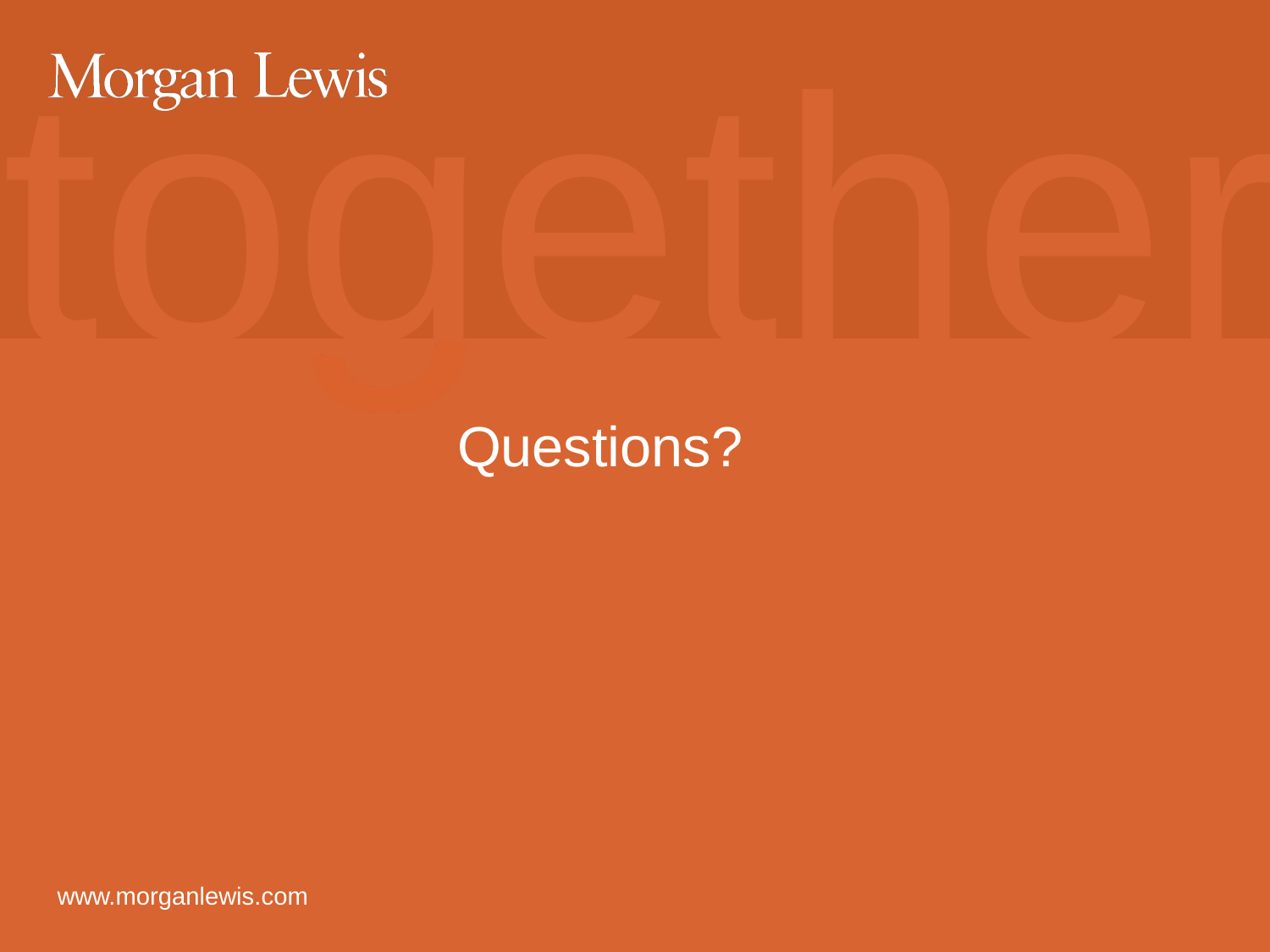#### our team

#### **David Asmus**

Partner, Energy Transactions Practice

713.890.5718

[dasmus@morganlewis.com](mailto:dasmus@morganlewis.com)

**James Garrity** 

Partner, Bankruptcy and Reorganization Practice

212.309.6220

[jgarrity@morganlewis.com](mailto:jgarrity@morganlewis.com)

#### **Andrew Gottfried**

Partner, Bankruptcy and Reorganization Practice

212.309.6148

[agottfried@morganlewis.com](mailto:agottfried@morganlewis.com)

#### **Patrick Fleming**

Associate, Bankruptcy and Reorganization Practice

212.309.6614

[pfleming@morganlewis.com](mailto:pfleming@morganlewis.com)

© Morgan, Lewis & Bockius LLP